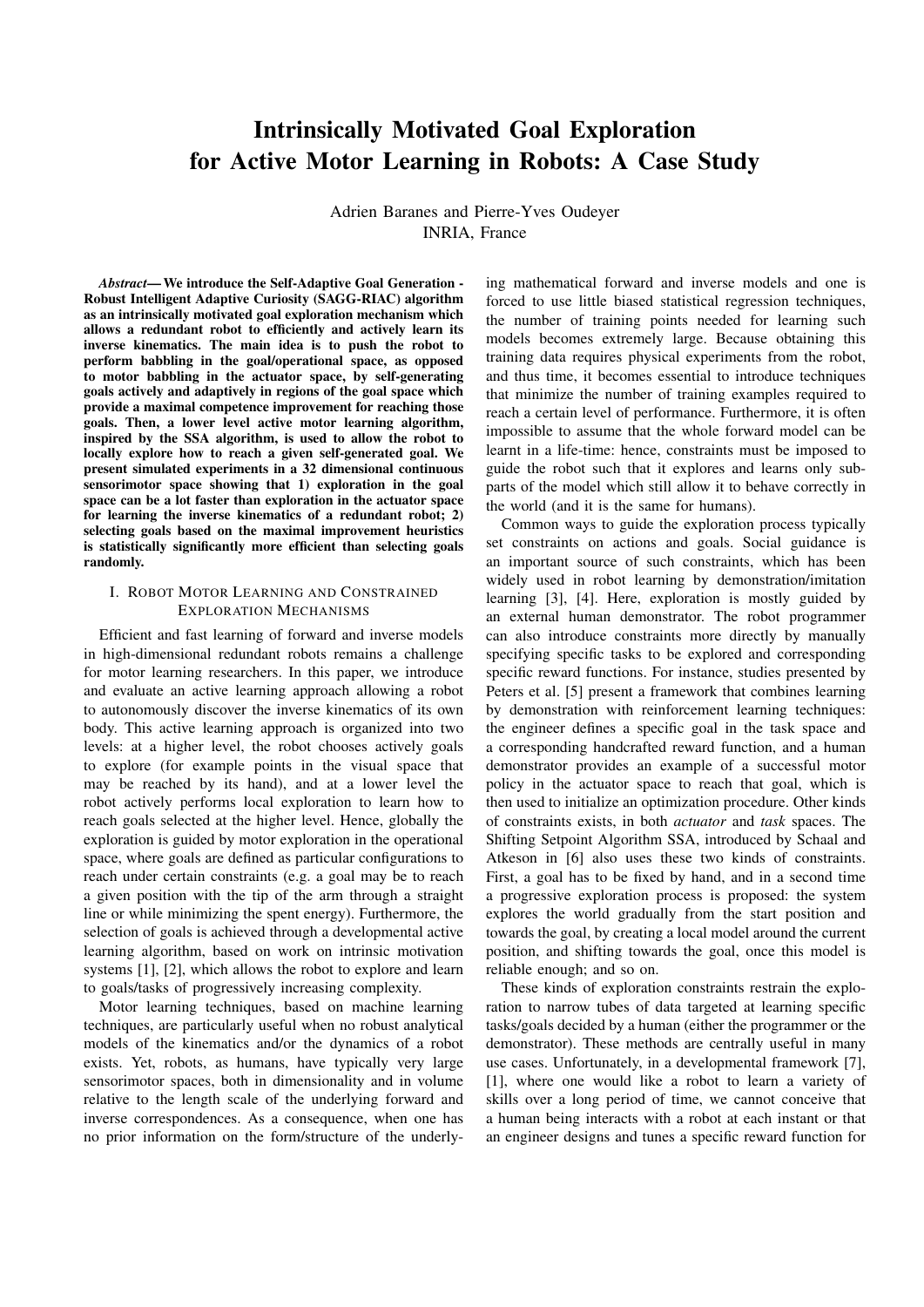each novel task to be learnt. For that reason, but also because generalization to unknown tasks can be needed, constrained self-exploration mechanisms must be considered.

Active learning algorithms [8] can be considered as organized and constrained self-exploration processes. These methods, generally beginning by a random and sparse exploration, are able to build meta-models of the performances of the motor learning mechanisms, and concurrently guide the exploration in various sub-spaces for which a notion of *interest* is defined, often consisting in variants of expected informational gain (e.g. heuristics for maximizing prediction errors, variance, entropy or uncertainty [9]). Yet, most of these methods assume that the space to be learnt can actually be learnt entirely in the life-time of the agent, and also assume that noise is homogeneous in that space. These assumptions, which are very useful in many applications, are again problematic in a developmental robotics framework where one is typically faced with sensorimotor spaces which are much too large to be learnt entirely, or where large subspaces may be simply unlearnable by the learning system [1], [2]. This is the reason why new active learning heuristics have been proposed, such as in the Robust-Intelligent Adaptive Curiosity (R-IAC) algorithm [2] which does not consider the current level of prediction errors as *interesting*, but rather its *local improvement* (see also [10]). Here, an interesting sensorimotor subspace is defined by the velocity of the decrease of the motor prediction errors in that subspace in a recent time window: the faster the error is decreasing, the more the expectation to obtain a still lower error is important.

Efficient when a robot is learning forward models, like consequences of its actions for given contexts, R-IAC, as other more traditional active learning algorithms have not been designed for the learning of inverse models of highlyredundant systems. Actually, they do not consider the notion of goal, or task, and only try to improve the quality of forward models with no consideration about how they can be reused for control (this applies for instance to IAC [1] and RIAC [2]). Therefore, they might typically spend large amounts of time exploring variants of actions or sequences of actions that produce the same effect, at the disadvantage of exploring other actions that might produce different outcomes and thus be useful to achieve more tasks. (e.g. learning 10 ways to push a ball forwards, instead of learning to push a ball in 10 different directions). A way to address this issue is to introduce goals explicitly and drive exploration at the level of these goals, which the system then tries to reach with a lower-level goal-reaching architecture typically based on coupled inverse and forward models, which may include a lower-level goal-directed active exploration mechanism.

In this paper, we propose an approach which allows us to transpose some of the basic ideas of R-IAC, combined with ideas from the SSA algorithm, into a muti-level active learning algorithms, called Self-Adaptive Goal Generation R-IAC algorithm (SAGG-RIAC). Unlike R-IAC which was made for active learning of forward models, we show that this new algorithm allows for efficient learning of inverse models in redundant robots by leveraging the lower-level

dimension of the task space. The central idea of SAGG-RIAC, which is to our knowledge an original approach to Competence Based Active Motor Learning as defined in [11], consists in pushing the robot to perform babbling in the goal/operational space, as opposed to motor babbling in the actuator space, by self-generating goals actively and adaptively in regions of the goal space which provide a maximal competence improvement for reaching those goals. Then, a lower level active motor learning algorithm, inspired by the SSA algorithm, is used to allow the robot to locally explore how to reach a given self-generated goal. Hence, it follows the inspiration of both the S.S.A algorithm [6], which constrains the exploration to a tube of data targeted to a specific goal, and R-IAC-like intrinsically motivated exploration, which explores in an open-ended manner the space of goals, focusing on those where local improvement of the competence to reach them is maximal.

In the following section, we introduce the Self-Adaptive Goal-Generation SAGG-RIAC algorithm as a new instantiation of the competence based intrinsic motivation framework [11]. Then, we present the SAGG-RIAC competence based active motor learning algorithm in the context of learning the inverse kinematics of an unknown simulated robot arm, and evaluate the behavior of our system as well as the quality of the learnt inverse and forward models.

# II. COMPETENCE BASED INTRINSIC MOTIVATION: THE SELF-ADAPTIVE GOAL GENERATION R-IAC ALGORITHM

### *A. Global Architecture*

Let us consider the definition of competence based models outlined in [11], and extract from it two different levels for active learning defined at different time scales (Fig. 1):

- 1) The higher level of active learning (higher time scale) considers the *active self-generation and self-selection of goals*, depending on a feedback defined using the level of achievement of previously generated goals.
- 2) The lower level of active learning (lower time scale) considers the *goal-directed active choice and active exploration* of lower-level actions to be taken to reach the goals selected at the higher level, and depending on local measures about the evolution of the quality of learnt inverse and/or forward models.

#### *B. Model Formalization*

Let us consider a robotic system whose configurations/states are described in both an actuator space *S*, and an operational/task space *S'*. For given configurations  $(s_1, s'_1) \in$  $S \times S'$ , a sequence of actions  $a = \{a_1, a_2, ..., a_n\}$  allows a transition toward the new states  $(s_2, s'_2) \in S \times S'$  such that  $(s_1, s'_1, a) \Rightarrow (s_2, s'_2)$ . For instance, in the case of a robotic manipulator, *S* may represent its actuator/joint space, *S'* the operational space corresponding to the cartesian position of its end-effector, and *a* may be velocity or torque commands in the joints.

In the frame of SAGG-RIAC, we are interested in the reaching of *goals*, from starting states. Also, we formalize starting states as configurations  $(s_{start}, s'_{start}) \in S \times S'$  and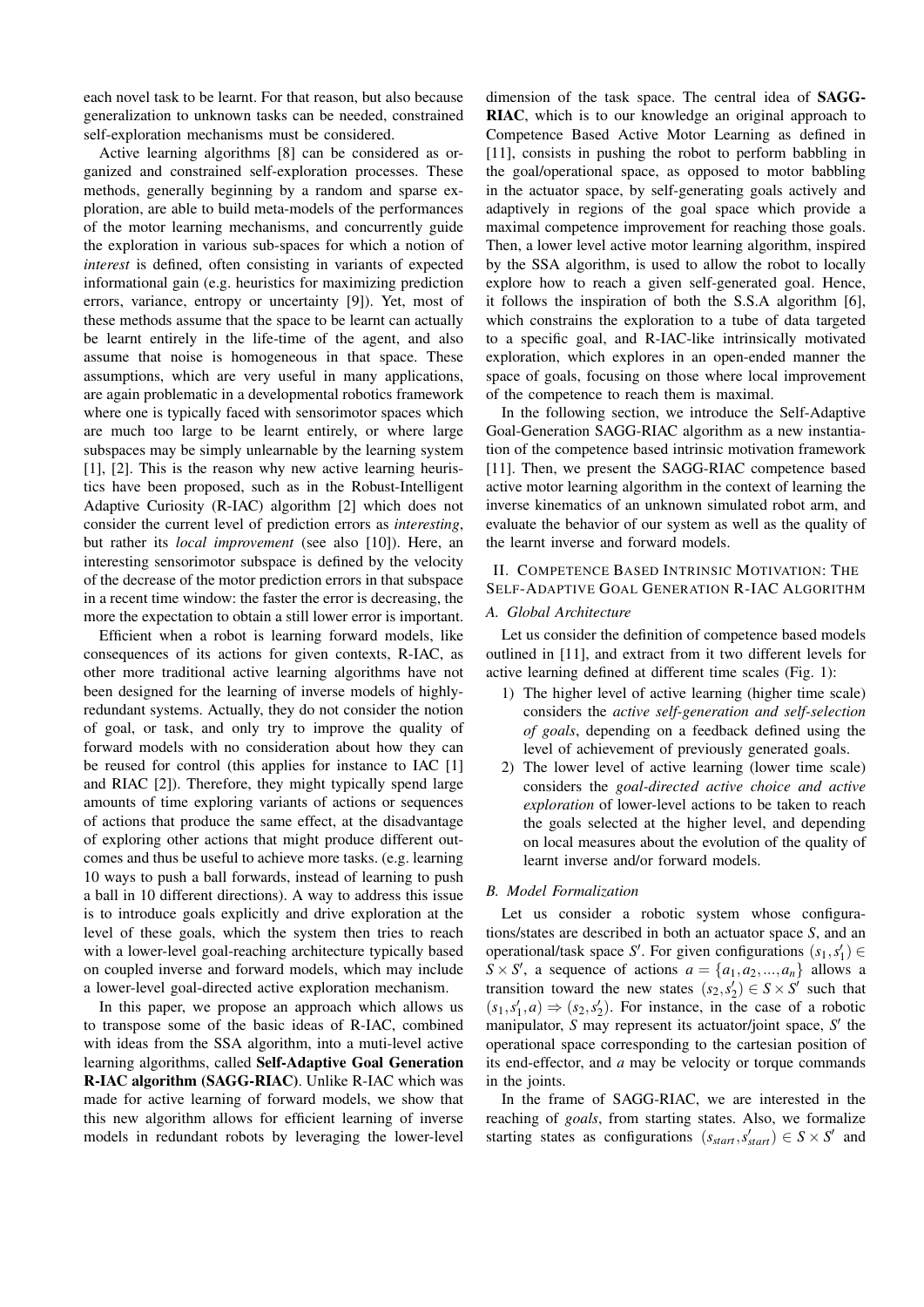

Fig. 1. Global Architecture of the SAGG-RIAC algorithm. The structure is composed of two parts defining two levels of active learning: a higher which considers the active self-generation and self-selection of goals, and a lower, which considers the goal-directed active choice and active exploration of lower-level actions, to reach the goals selected at the higher level.

goals, as a desired  $s'_g \in S'$ . All states are here considered as potential starting states, therefore, once a goal has been generated, the lower level of active learning always try to reach it by starting from the current state of the system.

When a given goal is set, the low-level process of goaldirected active exploration and learning to reach this goal from the starting state can be seen as exploration and learning of a motor primitive  $\Pi_{(s_{start}, s'_{start}, s'_g, \rho, M)}$ , parameterized by the initiation position  $(s_{start}, s'_{start})$ , the goal  $s'_g$ , constraints  $\rho$ (e.g. linked with the spent energy), and parameters of already learnt internal forward and inverse models M.

Also, according to the self-generation and self-selection of goals at the higher level, we deduce that the whole process (higher and lower time scales) developed in SAGG-RIAC can be defined as an autonomous system that explores and learns *fields of parameterized motor primitives*.

We can easily make an analogy of this formalization with the *Semi-Markov Option* framework introduced by Sutton [12]. In the case of SAGG-RIAC, when considering an option  $\langle I, \pi, \beta \rangle$ , we can firstly define the initiation set *I* :  $(S, S') \rightarrow [0, 1]$ , where *I* is true everywhere, because, as presented before, every state can here be considered as a starting state. Also, goals are related to the terminal condition β, and the policy π encodes the skill learnt through the process induced by the lower-level of active learning and shall be indexed by the goal  $s_{g'}$ , i.e.  $\pi_{s_{g'}}$ . More formally, as induced by the use of semi-markov options, we define policies and termination conditions as dependent on all events between the initiation of the option, and the current instant. This means that the policy π, and  $β$  are depending on the *history*  $\{s_t, s'_t, a_t, s_{t+1}, s'_{t+1}, a_{t+1}, \ldots, s_{\tau}, s'_{\tau}\}\$  where *t* is the initiation time of the option, and  $\tau$ , the time of the latest event. Denoting the set of all histories by  $\Omega$ , the policy and termination condition become defined by  $\pi : \Omega \times A \rightarrow [0,1]$ and  $\beta : \Omega \to [0; 1]$ .

Moreover, because we have to consider cases where goals are not reachable, we need to define a *timeout tmax* which allows to stop a goal reaching attempt once a maximal number of actions has been executed. We thus need to

consider  $h_{t\tau}$ , to stop  $\pi$ , (i.e. the low-level active learning process), if  $\tau > t_{max}$ .

Eventually, using the framework of options, we can define the process of goal self-generation, as the self-generation and self-selection of options, a goal reaching attempt corresponding to the learning of a particular option. Therefore, the global SAGG-RIAC process can be also described as exploring and learning *fields of options*.

#### *C. Lower Time Scale:*

#### *Active Goal Directed Exploration and Learning*

The goal directed exploration and learning mechanism can be carried out in numerous ways. Its main idea is to guide the system toward the goal, by executing low-level actions, which allows to progressively explore the world and create a model that may be reused afterwards. Its conception has to respect two imperatives :

- 1) A model (inverse and/or forward) has to be computed during the exploration, and has to be available for a later reuse, in particular when considering other goals.
- 2) A learning feedback has to be added, such that the exploration is active, and the selection of new actions depends on local measures about the evolution of the quality of the learnt model.

In the experiment introduced in the following, we will use a method inspired by the SSA algorithm introduced by Schaal & Atkeson [6]. This system is organized around two alternating phases: *reaching* phases, which involve a local controller to drive the system towards the goal, and *local exploration* phases, which allows to learn the inverse model of the system in the close vicinity of the current state, and are triggered when the reliability of the local controller is too low. Other kinds of techniques, for example based on natural actor-critic architectures in model based reinforcement learning [13], could also be used.

#### *D. Higher Time Scale:*

## *Goal Self-Generation and Self-Selection*

The goal self-generation and self-selection process relies on a feedback defined using a notion of competence, and more precisely on the competence improvement in given subregions of the space where goals are chosen. The following part details the technical formalization of this system.

*1) Measure of Competence:* A reaching attempt in direction of a goal is defined as terminated according to two conditions:

- A timeout related to a maximal number of microactions/time steps allowed has been exceeded.
- The goal has effectively been reached.

We introduce a measure of competence for a given reaching attempt as depending on the similarity between the state  $s'_{j}$ reached when the goal reaching attempt has terminated and the actual goal  $s'_g$  of this reaching attempt, and the respect of constraints  $\rho$ . These conditions are measured using a cost function *C*, as general as the function of prediction error could be in RIAC, always negative, such that the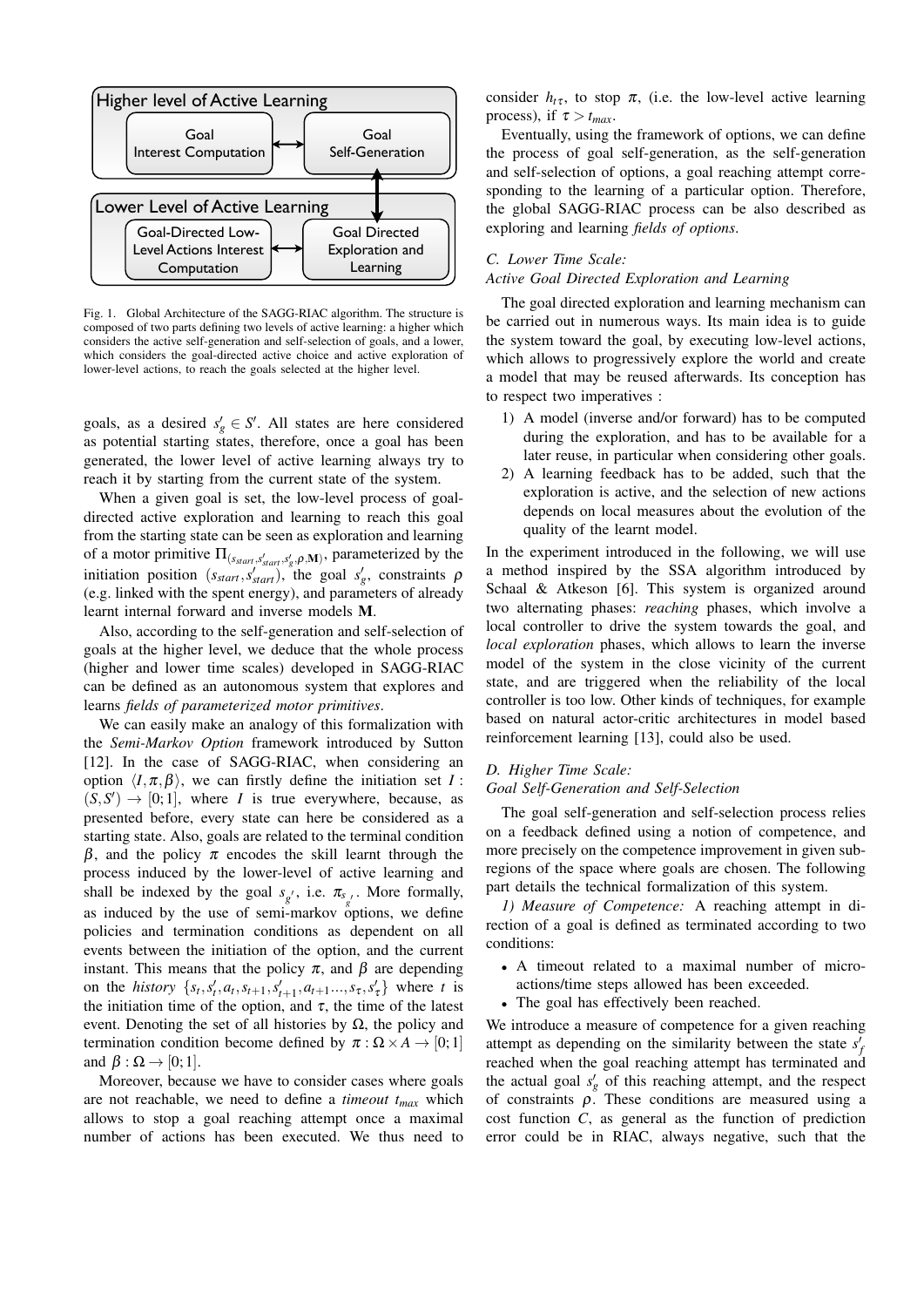lower  $C(s'_g, s'_f, \rho)$  will be, the more a reaching attempt will be considered as inefficient. From this definition, we set a measure of competence  $\gamma_{s'_g}$  described as following:

$$
\gamma_{s'_g} = \begin{cases} \min_C & \text{if } C(s'_g, s'_f, \rho) \leq \min_C \\ C(s'_g, s'_f, \rho) & \text{if } \min_C < C(s'_g, s'_f, \rho) \leq \varepsilon_C < 0 \\ 0 & \text{otherwise} \end{cases}
$$

with  $\varepsilon_C$  a tolerance factor where  $C(s'_g, s'_f, \rho) > \varepsilon_C$  corresponds to a goal reached, and *min<sup>C</sup>* a limit factor representing the minimal competence value. We note that a high value  $\gamma_{s'_g}$ (i.e. close to 0) represents a system that is competent to reach the goal  $s'_g$  respecting constraints  $\rho$ . A typical instanciation of *C*, without constraints, is defined as  $C(s'_g, s'_f, \emptyset) = ||s'_g - s'_f||^2$ , which is the direct transposition of prediction error in R-IAC (which here becomes goal reaching error).

*2) Definition of Local Competence Progress:* The active goal self-generation and self-selection relies on a feedback linked with the notion of competence introduced above, and more precisely on the monitoring of the progress of local competences. We firstly define this notion of local competence: let us consider different measures of competence  $\gamma_{s_i}$  computed for reaching attempts to different goals  $s_i' \in S', i > 1$ . For a subspace called a region *R* ⊂ *S*<sup>'</sup>, we can compute a measure of competence γ ′′ that we call a *local measure* such that:

$$
\gamma'' = \left( \frac{\sum_{s'_j \in R} (\gamma_{s'_j})}{|R|} \right) \tag{1}
$$

with |*R*|, cardinal of *R*.

Let us now consider different regions  $R_i$  of  $S'$  such that  $R_i \subset S'$ ,  $\bigcup_i R_i = S'$ . (initially, there is only one region which is then progressively and recursively split, see below). Each  $R_i$ contains attempted goals  $\{s'_{t_1}, s'_{t_2}, ..., s'_{t_k}\}_{R_i}$ , and corresponding competences obtained  $\{\gamma_{s'_{t_1}}, \gamma_{s'_{t_2}}, ..., \gamma_{s'_{t_k}}\}_{R_i}$ , indexed by their relative time order  $t_1 < t_2 < ... < t_k | t_{n+1} = t_n + 1$  of experimentation inside this precise subspace  $R_i$  ( $t_i$  are not the absolute time, but integer indexes of relative order in the given subspace (region) being considered for goal selection). The interest value, described by equation 2, represents *the absolute value of the derivative of the local competence value inside R<sup>i</sup> , hence the local competence progress, over a sliding time window of the* ζ *more recent goals attempted inside R<sup>i</sup>* :

$$
interest(R_i) = \frac{\left| \left( \sum_{j=|R_i|-\zeta}^{|R_i|-\zeta} \gamma_{s'_j} \right) - \left( \sum_{j=|R_i|-\zeta}^{|R_i|} \gamma_{s'_j} \right) \right|}{\zeta} \tag{2}
$$

By using a derivative, the interest considers the *competence progress*, and by using an absolute value, it considers cases of *increasing and decreasing competence*. Actually, an increasing competence means that the expected competence gain in  $R_i$  is important. We deduce that, potentially, selecting new goals in subspaces of high competence progress could bring, on the one hand, a high information gain for the learnt

model, and on the other hand, could lead to the reaching of not already reached goals.

Inversely, a decreasing competence in a region  $R_i$  means that some goals have been well reached in a first time, but that then, the system had been less competent to reach other goals. This means that different kinds of subregions are potentially situated in  $R_i$  (and thus  $R_i$  should be split), some where goals can be accomplished, and others, where the difficulty is too high according to the current learnt models, or which are not reachable. Therefore, the interest has also to be high for regions of decreasing competence, which explains the absolute value used here, directing the learning in these kinds of heterogeneous region, aiming to discriminate new subregions having high differences of interest value.

*3) Goal Self-Generation Using the Measure of Interest:* Using the previous description of interest, the goal selfgeneration and self-selection mechanism has to carry out two different processes:

1) Split of the space *S* ′ where goals are chosen, into subspaces, according to heuristics that allows to maximally distinguish areas according to their levels of interest;

2) Select the subspaces where future goals will be chosen; Such a mechanism has been described in the Robust-Intelligent Adaptive Curiosity (R-IAC) algorithm introduced in [2], but was previously applied to the actuator space *S* rather than to the goal/task space S' as we do in SAGG-RIAC. Here, we use the same kind of methods like a recursive split of the space, each split being triggered once a maximal number of goals *gmax* has been attempted inside. Each split is performed such that is maximizes the difference of the interest measure described above, in the two resulting subspaces, this allows to easily separate areas of different interest, and thus, of different reaching difficulty.

Finally, goals are chosen according to the following heuristics which mixes three modes, and once at least two regions exist after an initial random exploration of the whole space:

**1.** *mode*(1): in  $p_1$ % percent (typically  $p_1 = 70\%$ ) of goal selections, the algorithm chooses a random goal inside a region chosen with a probability proportional to its interest value:

$$
P_n = \frac{|interest_n - \min(interest_i)|}{\sum_{i=1}^{|R_n|} |interest_i - \min(interest_i)|}
$$
(3)

Where  $P_n$  is the probability of selection of the region  $R_n$ , and *interest<sub>i</sub>* corresponds to the current *interest* of regions  $R_i$ . 2. *mode*(2): in  $p_2$ % of cases (typically  $p_2 = 20$ %), the

algorithm selects a random goal inside the whole space. 3. *mode*(3): in  $p_3\%$  (typically  $p_3 = 10\%$ ), it performs a random experiment inside the region where the mean competence level is the lowest.

*4) Developmental Constraints for the Reduction of the Initiation Set:* to improve the quality of the learnt inverse model, we add a heuristic inspired by observations of Berthier et al. [14] who noticed that infant's reaching attempts were often preceded by movements that either elevated their hand or moved their hand back to their side.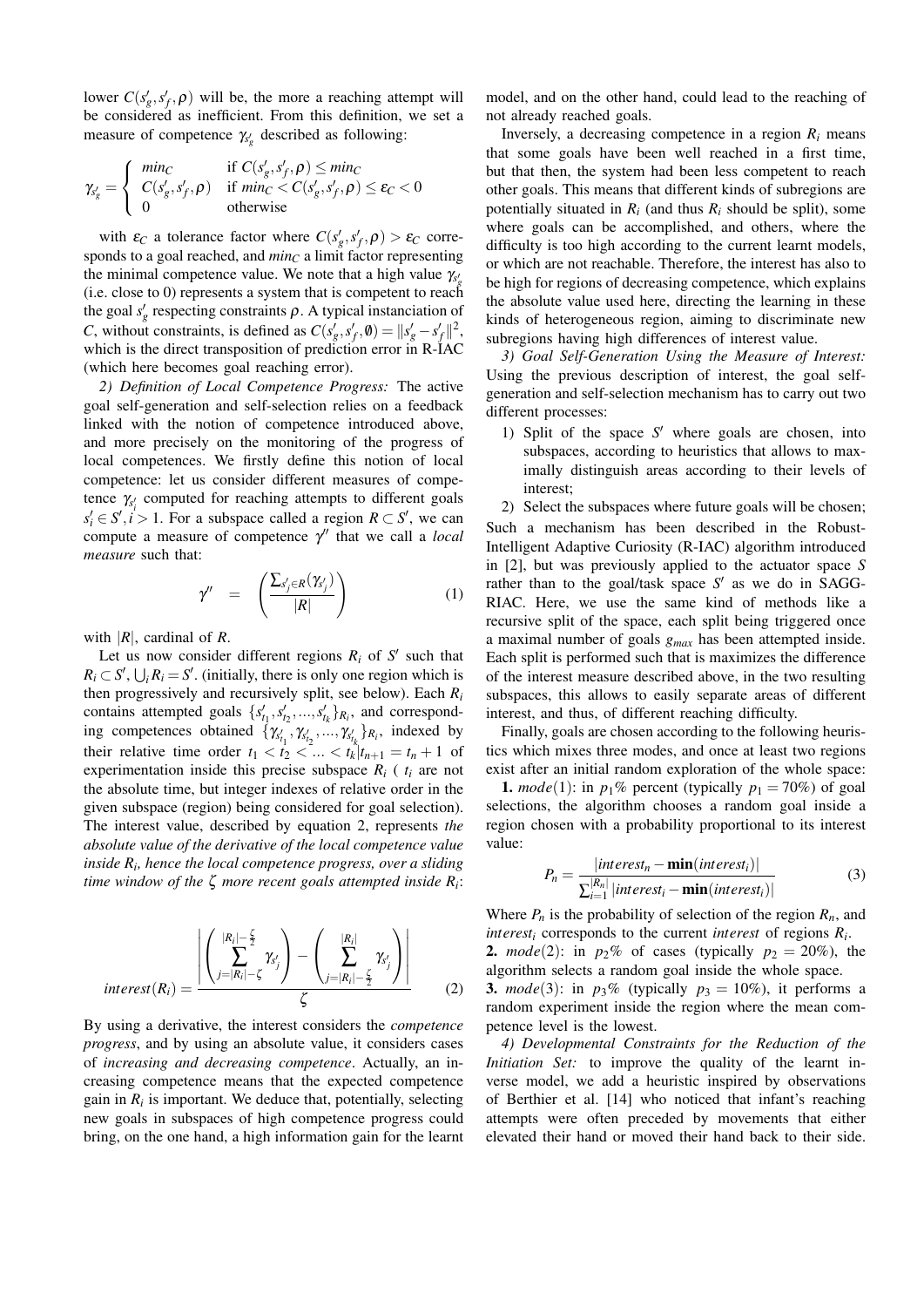By analogy, using such heuristic can directly allow a highlyredundant robotic system to reduce the space of initiation states used to learn to reach goals, and also typically prevent it from experimenting with too complex actuator configurations. Also, we add it in SAGG-RIAC, by specifying a rest position (*s<sub>rest</sub>*, *s*<sup>*r<sub>est</sub>*) settable without any need of planning</sup> from the system, that is set for each *r* subsequent reaching attempts (we call *r* the arm reset value, with  $r > 0$ ).

*5) Global PseudoCode:* Here is the global pseudo-code of the SAGG-RIAC algorithm (Algorithm 1):

Algorithm 1 Pseudo-Code of the SAGG-RIAC Algorithm input: M: empty model of the robot;  $\rho$ : constraints; input: *gMax* : maximal number of elements of a region input: thresholds:  $\varepsilon_C$ ;  $\varepsilon_{max}$ ; *timeout* input: rest position (*srest*,*s* ′ *rest*); arm reset value: *r* input: starting position (*sstart*,*s* ′ *start*) loop  $(s_{start}, s'_{start}) = (s_{rest}, s'_{rest})$  every *r* reaching attempts High Level of Active Learning : Part 1 Goal Self-Generation Selection of a region  $R_n$  and a goal  $s'_g$  using the  $mode(m)$ , with probability  $p_m$ Reaching Attempt: Low Level of Active Learning: Let  $(s_c, s_c')$  represent the current configuration of the system while  $C(s'_g, s'_c, \rho) \le \varepsilon_c$  & *timeout* not exceeded do Reaching Phase: Compute a desired  $\Delta s_i'$  that minimizes  $|C(s_g', s_c' +$  $\Delta s_i', \rho)$ | Perform the action  $a_i$  computed using  $M^{-1}$ , and given the desired  $\Delta s_i'$ Get the resulting performed  $\Delta s_i'$  and update **M** with the element  $(s_c, s'_c, a_i, \Delta s'_i)$ if  $\|\widetilde{\Delta s'}_i - \Delta s'_i\| > \varepsilon_{max}$  then Local Exploration Phase (e.g. as in SSA) end if end while High Level of Active Learning : Part 2 Interest Update: Compute the competence  $\gamma_{s'_g}$ Update  $R_n$  by adding  $s'_g$  and competence  $\gamma_{s'_g}$  inside Update the interest value *interest*( $R_n$ ) Split  $R_n$  if  $|R_n| > g_{max}$ end loop

#### III. EXPERIMENT

Before discussing the details of our active exploration approach in a precise experimentation case, it is useful to consider the control paradigms involved in our study. Here, we focus on robotic systems whose actuators are settable by positions and velocities, and restrict our analysis to discrete time models.

#### *A. Control Paradigms for Learning Inverse Kinematics*

Allowing a robot to be self-adaptive to environmental conditions and changes in their own geometry is an important challenge of machine learning. These changes in the robot geometry directly have an impact on its Inverse Kinematics IK, relating workspace coordinates (where tasks are usually specified), to actuators coordinates (like joint position, velocity, or torque used to command the robot). Learning inverse kinematics is useful in numerous machine learning cases, like when the kinematic model of a robot cannot be accurately available or that an online calibration is needed due to sensor or motor unprecision. Also, in developmental robotics studies, the a priori of an already known precise model of the body is often avoided, because of its implausibility from the biological point of view. In the following study, we assume that the inverse kinematics of our system is totally unknown, and we are interested in studying how SAGG-RIAC can efficiently guide the discovery and learning of its inverse kinematics.

Let us mathematically formulate kinematics and inverse kinematics relations. We define the intrinsic coordinates (joint/actuator positions) of a manipulator as the *n*dimensional vector  $\theta \in \mathbb{R}^n$ , and the position and orientation of the manipulator's end-effector as the *m*-dimensional vector  $x \in \mathbb{R}^m$ . The forward kinematic function of this system is generally written as  $x = f(\theta)$ , and inverse kinematics relationship is defined as  $\theta = f^{-1}(x)$ .

When a redundant manipulator is considered  $(n > m)$ , or when  $m = n$ , solutions to the inverse relationship are generally non-unique [15]. The problem posed to inverse learning algorithms is thus to determine particular solutions to  $\theta = f^{-1}(x)$ , where multiple solutions exists. A typical approach used for solving this problem considers local methods, which learn relationships linking small changes  $\Delta\theta$ and ∆*x* :

$$
\dot{x} = J(\theta)\dot{\theta} \tag{4}
$$

where  $J(\theta)$  is the Jacobian matrix  $\delta f/\delta\theta$ .

Then, using the Jacobian matrix and inverting it to get a single solution  $\dot{\theta}$  corresponding to a desired  $\dot{x}$  raises the problem of the non-convexity property of this last equation. A solution to this non-convex problem has then been proposed by Bullock in [16] who converted it into a convex problem, by only considering the learning task within the spatial vicinity  $\dot{\theta}$  of a particular  $\theta$ :

$$
\dot{x} = J(\theta)\dot{\theta} \tag{5}
$$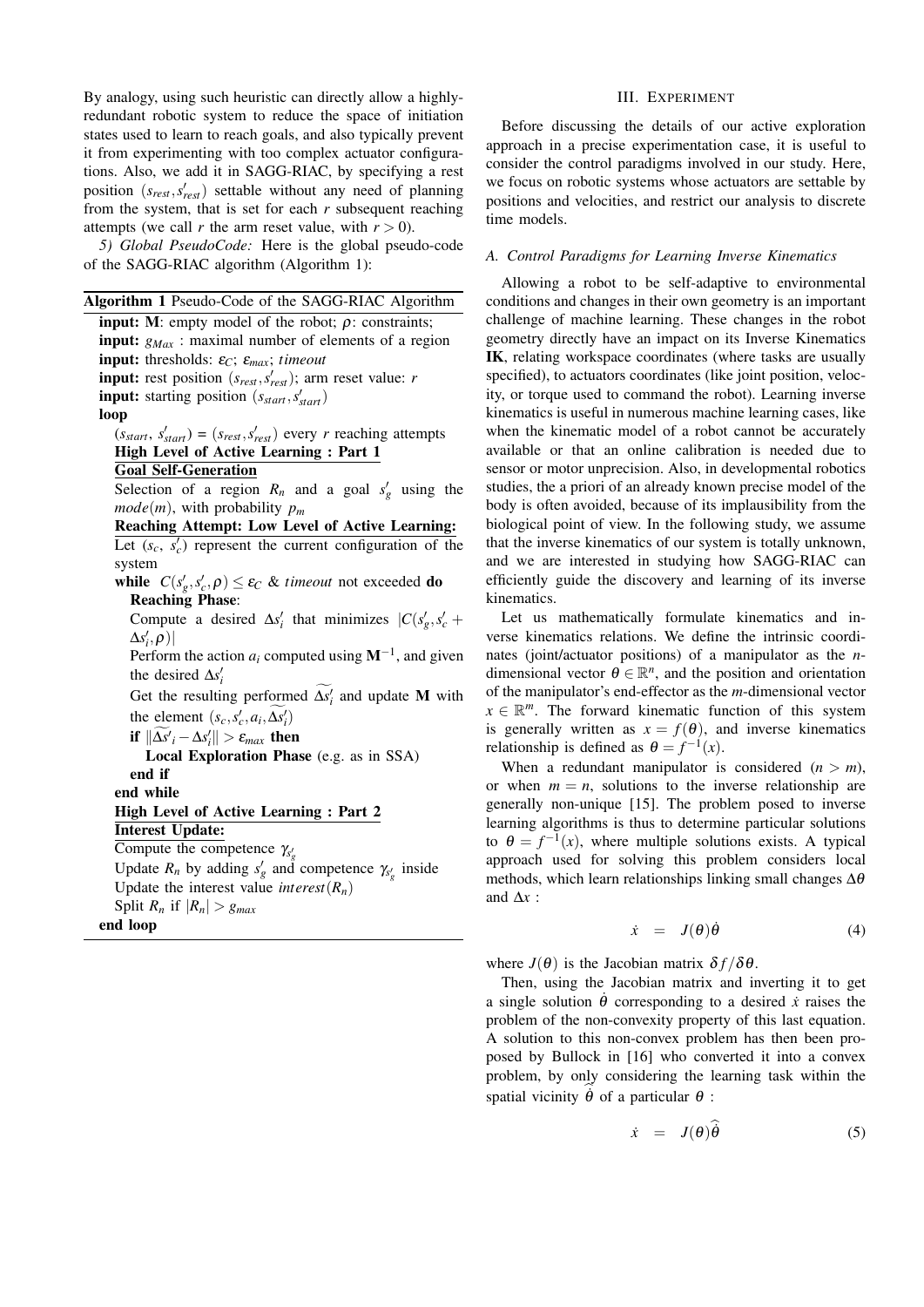

Fig. 2. Values used to compute the competence  $\gamma_{s'_{g}}$ , considering a manipulator of 15 degrees-of-freedom, in a 2 dimensions operational space. Here, the arm is set in a position called *rest position*  $(\theta_{rest}, x_{rest}^{\circ})$ .

# *B. Representation of Forward and Inverse Models to be Learnt*

*Non-parametric* models typically determine local models in the vicinity of a current datapoint. By computing a model using parameterized functions on data-points restrained to a locality, they have been proposed as useful for real time queries, and incremental learning. Learning inverse kinematics typically deals with these kind of constraints, and these local methods have thus been proposed as an efficient approach to IK learning [17]. In the following study, we compute simulations and need statistical estimation, therefore, our first priority is the fast computation of queries. For this purpose, we use an incremental version of the Approximate Nearest Neighbors algorithm (ANN) [18], based on a tree split using the k-means process, to determine the vicinity of the current  $\theta$ . Also, in the simulated environment that we use to introduce our contribution, we do not need highly robust, and computationally very complex regression methods. Therefore, we use the pseudo-inverse of Moore-Penrose [19] to compute the pseudo-inverse  $J^+(\theta)$  of the Jacobian  $J(\theta)$  in a vicinity  $\dot{\theta}$ . Also, in the following equation, we use this method to deduce the change  $\Delta\theta$  corresponding to a  $\Delta x$ , for a given joint position  $\theta$ :

$$
\dot{\theta} = J^+(\theta)\dot{x} \tag{6}
$$

#### *C. The SAGG-RIAC Algorithm Applied to a Reaching Task*

In the following, we consider a *n*-dimensions manipulator controlled in position and speed (as many of today's robots), updated at discrete time values, called *time steps*. The vector  $\theta \in \mathbb{R}^n = S$  represents joint angles, and  $x \in \mathbb{R}^m = S'$ , the position of the manipulator's end-effector in *m* dimensions, in the euclidian space *S'* (see Fig. 2 where  $n = 3$  and  $m = 2$ ). We evaluate how the SAGG-RIAC algorithm can be used by a robot to learn how to reach all reachable points in the environment *S* ′ with this arm's end-effector. Learning the inverse kinematics is here an online process that arises each time a micro-action is executed by the manipulator: by doing movements, the robot stores measures ( $\theta$ , $\Delta\theta$ , $\Delta x$ ) in its memory; these measures are then reused online to compute the Jacobian  $J(\theta) = \frac{\Delta x}{\Delta \theta}$  locally to move the endeffector in a desired direction ∆*xdesired* fixed towards the selfgenerated goal. Therefore, we consider a learning problem of 2*n* dimensions, the relationship that the system has to learn being  $(\theta, \Delta\theta) \Rightarrow \Delta x$ . Also, in this experiment, where we suppose  $S'$  euclidian, and do not consider obstacles, the direction to a goal can be defined as following a straight line between the current end-effector's position and the goal.

*1) Evaluation of Competence:* In this experiment, we do not consider constraints  $\rho$  and only focus on the reaching of goal positions  $x_g$ . We define the cost function  $C$  and thus the competence as linked with the euclidian distance  $D(x_g, x_f)$ , between the goal position and the final reached position  $x_f$ , which is normalized by the starting distance  $D(x_{start}, x_g)$ , where *xstart* is the end-effector's starting position:

$$
C(x_g, x_f, x_{start}) = -\frac{D(x_g, x_f)}{D(x_{start}, x_g)}
$$
(7)

where  $C(x_g, x_f, x_{start}) = min_C$  if  $D(x_{start}, x_g) = 0$  and  $D(x_g, x_f) \neq 0$ .

*2) Addition of subgoals:* Computing local competence progress in subspaces/regions typically requires the reaching of numerous goals. Because reaching a goal can necessitate several actions, and thus time, obtaining competence measures can be long. Also, without biasing the learning process, we improve this mechanism by taking advantage of the euclidian aspect of  $S'$ : we increase the number of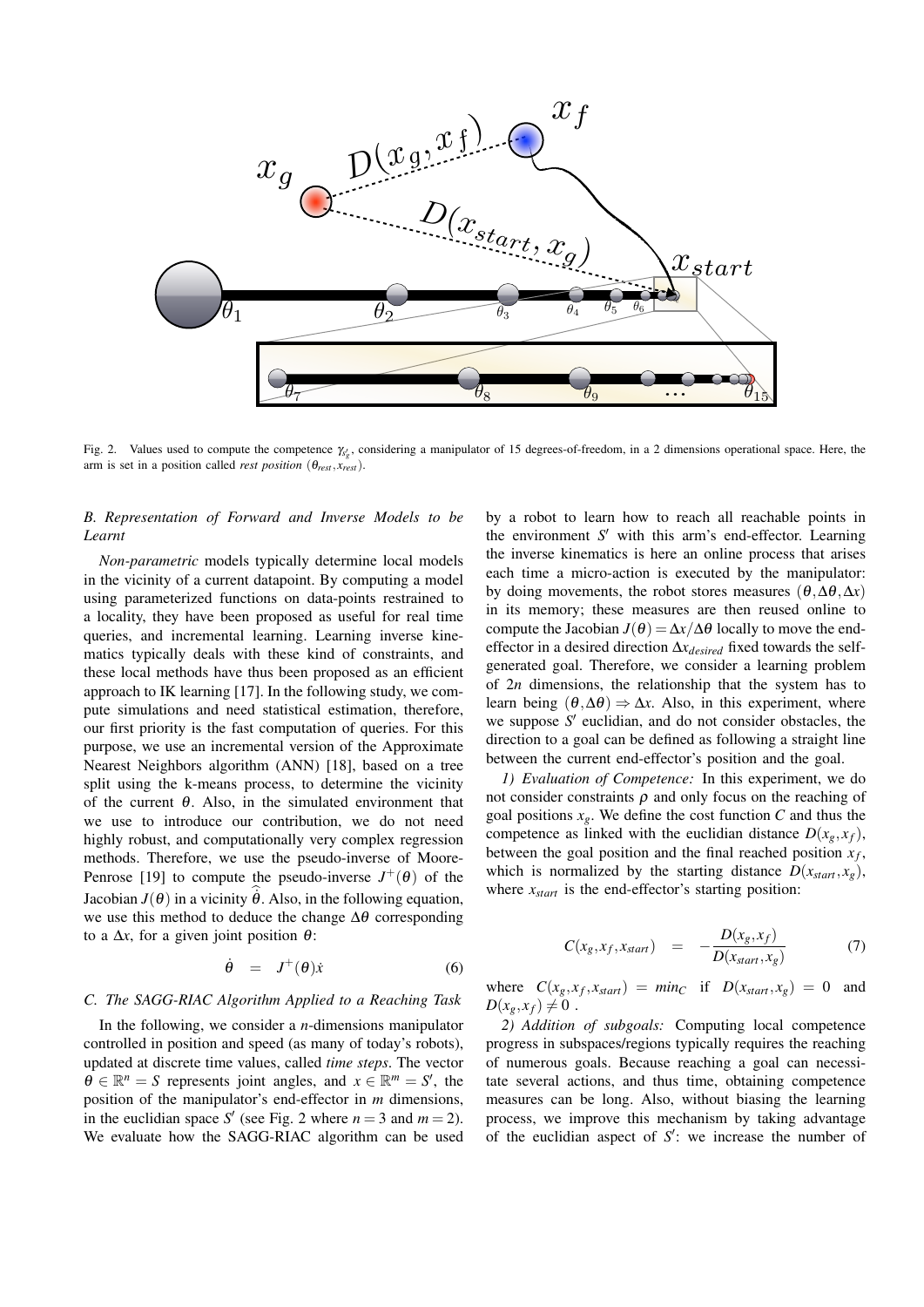goals artificially, by adding subgoals on the pathway between the starting position and the goal, where competences are computed. Therefore, considering a starting state *xstart* in *S* ′ , and a self-generated goal  $x_g$ , we define the set of *l* subgoals  ${x_1, x_2,..., x_l}$  where  $x_i = (i/l) \times (x_g - x_{start})$ , that have to be reached before attempting to reach the terminal goal *xg*.

### *D. Local Exploration and Reaching*

In [6], Schaal & Atkeson propose a method called SSA to deal with learning sparse data in high dimensional spaces. Based on the observation that random exploration could be very long, unsafe, or costly, they introduced an exploration algorithm decomposing the problem of motor control, into two separated control tasks: a first one, where it trains a nonlinear regulator, by directing the controlled system to stay close to some chosen setpoints. And a second one where setpoints are shifted to reach a handcrafted goal. This typically allows the system to create a narrow tube of known data, to guide it toward the goal.

Here we propose a method, inspired by the SSA algorithm, to guide the system to learn on the pathway toward the selected goal position  $x_g$ . The system is organized around two alternating phases: *reaching* phases, which involve a local controller to drive the system from the current position  $x_c$ towards the goal, and *local exploration* phases, which allows to learn the inverse model of the system in the close vicinity of the current state, and are triggered when the reliability of the local controller is too low. These mechanisms are stopped once the goal has been reached or a timeout exceeded. Let us here describe the precise functioning of those phases in our experiment:

*1) Reaching Phase:* the reaching phase deals with creating a pathway to the goal position  $x_g$ . This phase consists of determining, from the current position  $x_c$ , an optimal movement to guide the end-effector toward  $x<sub>g</sub>$ . For this purpose, the system computes the needed end-effector's displacement  $\Delta x_{next} = v.\frac{x_c - x_g}{\|x_c - x_g\|}$  $\frac{x_c - x_g}{||x_c - x_g||}$  (where *v* is the velocity bounded by *v*<sub>*max*</sub> and  $\frac{x_c - x_g}{\|x_c - x_g\|}$  a normalized vector in direction of the goal), and performs the action  $\Delta\theta_{next} = J^+ \Delta x_{next}$ , with  $J^+$ , pseudoinverse of the Jacobian estimated in the close vicinity of  $\theta$ and given the data collected by the robot so far. After each action  $\Delta x_{next}$ , we compute the error  $\varepsilon = ||\Delta x_{next} - \Delta x_{next}||$ , and trigger the exploration phase in cases of a too high value  $\varepsilon > \varepsilon_{max} > 0.$ 

*2) Exploration Phase:* this phase consists in performing  $q \in \mathbb{N}$  small random explorative actions  $\Delta \theta_i$ , around the current position  $\theta$ . This allows the learning system to learn the relationship  $(\theta, \Delta\theta) \Rightarrow \Delta x$ , in the close vicinity of  $\theta$ , which is needed to compute the inverse kinematics model around θ.

#### IV. RESULTS

#### *A. Goal Directed Exploration and Learning*

In the experiment introduced in this section, we consider the robotic system presented above with a *n*=15 DOF arm on a plane (thus the problem has 32 continuous dimensions, with

30 dimensions in the actuator/state space and 2 dimensions in the goal/task space) . We set the dimensions of *S* ′ as bounded in intervals  $x_g$  ∈ [0; 150] × [−150; 150], where 50 units is the total length of the arm, which means that the arm covers less than  $1/18$  of the space  $S'$  where goals can be chosen (i.e. the majority of areas in the operational/task space are not reachable, which has to be discovered by the robot). We fix the number of subgoal per goal to 5, and the maximal number of elements inside a region before a split to 50. We also set the desired velocity  $v = 0.5$  units/movement, and the number of explorative actions  $q = 20$ . Moreover, we reset the arm to the rest position ( $\theta_{rest}$ ,  $x_{rest}$ ), where the arm is straight (position displayed in Fig. 2), every  $r = 2$  reaching attempts. This allows to reduce the initiation set, and prevent the system from experimenting with too complex joint positions where the arm is folded, and where the jacobian is more difficult to compute.



Fig. 3. Histograms of self-generated goals and regions (split by white lines) displayed over time windows indexed by the number of performed goals, for an experiment of 200000 time steps (i.e. micro-actions). The black halfcircle represents the contour of the area reachable by the arm according to its length of 50 units

Fig. 3 shows histograms of the self-generated goal positions (goals without subgoals), and created regions, after the execution of 200000 time steps (i.e. micro-actions). Each subfigure represents data obtained during a time window indexed on the number of generated goals: the first one (upper-left) shows that in the very beginning of learning (20 goals corresponds to 100 goals+subgoals), the system is already splitting the space and seems to discriminate the left third of the space, where the reachable area is (contoured by the black half-circle on each subfigure). Upper-right and lower-left subfigures show examples of areas where goals are generated over time, we can observe that the highest amount of goals that are chosen remains inside the reachable area: the system is indeed discovering that only a subpart is reachable, the interest value becoming null in totally unreachable areas where the competence typically takes small values, or even reach the threshold *minC*. The last subfigure (lower-right)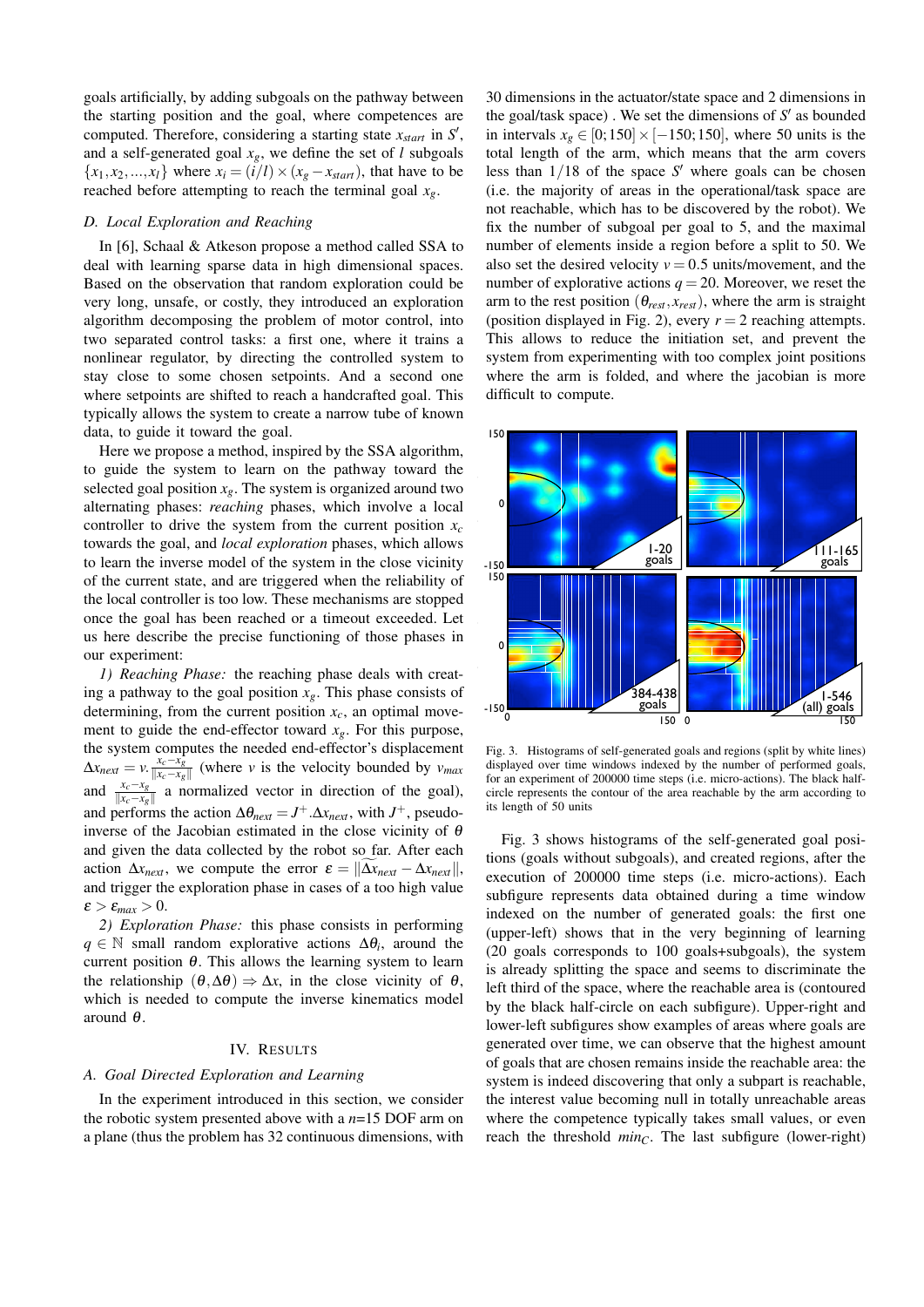represents the position of all goals that have been selfgenerated and allows to observe that SAGG-RIAC is able to highly discriminate unreachable areas over time, and to focus its goal self-generation in the whole reachable subspace. Finally, observing regions, we can globally notice that the system split the reachable space into regions in the first quarter of goal generations (upper-right subfigure), and then continue to split the space inside unreachable regions, in order to potentially release new areas of interest.

It is also important to notice that coupling the lowerlevel of active learning inspired by SSA with the heuristic of returning to *xrest* every two subsequent goals creates an increasing radius of known data around *xrest*, inside the reachable space. Indeed, the necessity to be confident in the local model of the arm to shift toward new positions makes the system progressively explore the space, and resetting it to its rest position makes it progressively explore the space by beginning close to *xrest*. Finally, goal positions that are physically reachable but far from this radius typically present a low competence to be reached initially, before the radius spreads enough to reach them, which creates new areas of interest, and explains the focalization on reachable areas far from  $x_{rest}$  (see Fig. 3). Therefore, the exploration also proceeds by going through reachable subspaces of growing complexity of reachability.

#### *B. Quantitative Results*

In the following evaluation, we consider the same robotic system as previously and design two experiments.

*1)* Experiment using  $S' = [0, 50] \times [-50, 50]$ . The first experiment is designed to compare the quality of forward and inverse models using babbling in the task/operational space, i.e. using goals, instead of more traditional motor babbling heuristics which are executed in the configuration/actuator space. Therefore, we still consider a *n*=15 DOF arm of 50 units, and, to be suited for this study, the dimensions of S' are bounded in intervals  $x_g \in [0, 50] \times [-50, 50]$  which means that the arm can reach almost all the surface *S* ′ where goals can be chosen. Here we observe the system during 50000 movements, and fix  $q = 20$ .

We compare 4 different types of exploration techniques:

- 1) SAGG-RIAC
- 2) SAGG-Random, where goals are chosen randomly (higher-level of active learning (RIAC) disabled)
- 3) ACTUATOR-Random, where small random movements  $\Delta\theta$  are executed.
- 4) ACTUATOR-RIAC, which corresponds to the original RIAC algorithm, which uses the decrease of the prediction error  $(\theta, \Delta\theta) \rightarrow \Delta x$  to compute an interest value and split the space  $(\theta, \Delta\theta)$ .

Also, to be comparable to SAGG-RIAC, for each other techniques we reset the position of the arm to the *rest position* every *max* time steps, *max* being the number of time steps needed to consecutively reach the two more distant reachable positions. We present statistical results obtained after launching this same experiment with different random seeds 15 times.

Fig. 4 (left) shows the evolution of the capability of the system to reach 100 test goals (independantly and uniformly distributed in the reachable area) using the inverse model learnt by each technique, starting from, half the time, the rest positions. This capability is computed using the euclidian distance between the goal and the final state of a reaching attempt.

Fig. 4 (right) illustrates the quality of forward models learnt at the same time, tested using the prediction error of the end-effector positions, according to a test database of 100 joint configurations.

Globally, these results show that for learning the inverse kinematics of this highly-redundant arm, exploration in the goal/operational space is significantly more efficient than exploration in the actuator space using either random exploration or RIAC-like active learning. Moreover, comparison of ACTUATOR-Random and ACTUATOR-RIAC emphasize that the original version of RIAC has not been designed for an efficient learning of forward and inverse models of highlyredundant systems, which explains its efficiency lower than ACTUATOR-Random in both graphs of Fig 4.

*2) Experiment using S*′ = [0; 150] × [−150; 150]*:* This second experiment considers a larger space  $S' = [0, 150] \times$ [-150; 150], where it is more relevant to compare SAGG-RIAC and SAGG-Random because of the capability of SAGG-RIAC to discriminate unreachable areas. Here, we fix  $q = 100$ , which allows a precise exploration of localities when the model has been judged as not efficient by the reaching phase of the low-level of active learning, and compute tests of inverse and forward models over 200000 time steps (i.e. micro-actions).

Fig. 5 illustrates the efficiency of inverse and forward models over time (number of *time steps*). We can firstly observe the lower decreasing velocity of SAGG-Random and SAGG-RIAC, compared to the previous experiment, which is due to both the expansion of  $S'$ , and the higher value of *q*. Observations of ACTUATOR-RIAC and ACTUATOR-Random shows the same kind of behavior than before, the reaching and prediction errors being almost stabilized after a first decrease before 20000 movements. Moreover, the main observation that can be extracted from these graphs is the continuous evolution of mean reaching and prediction errors of SAGG-RIAC under errors values of SAGG-Random since 20000 movements; also, ANOVA analysis on the reaching error of SAGG-RIAC and SAGG-Random shows a level of significance  $p = 0.002$ , and  $p = 0.0065$  on the prediction error, at the end of the experiment (200000 time steps). Therefore, the proposed mixture of SAGG and RIAC algorithms leads to significant better performances, according to the learning of both inverse and forward kinematics of this kind of highly-redundant system.

More systematic studies should be done on these kind of comparisons, but, these results indicate the high potential of competence based motor learning in general, even using random Goal Self-Generation, for IK learning in redundant robots.